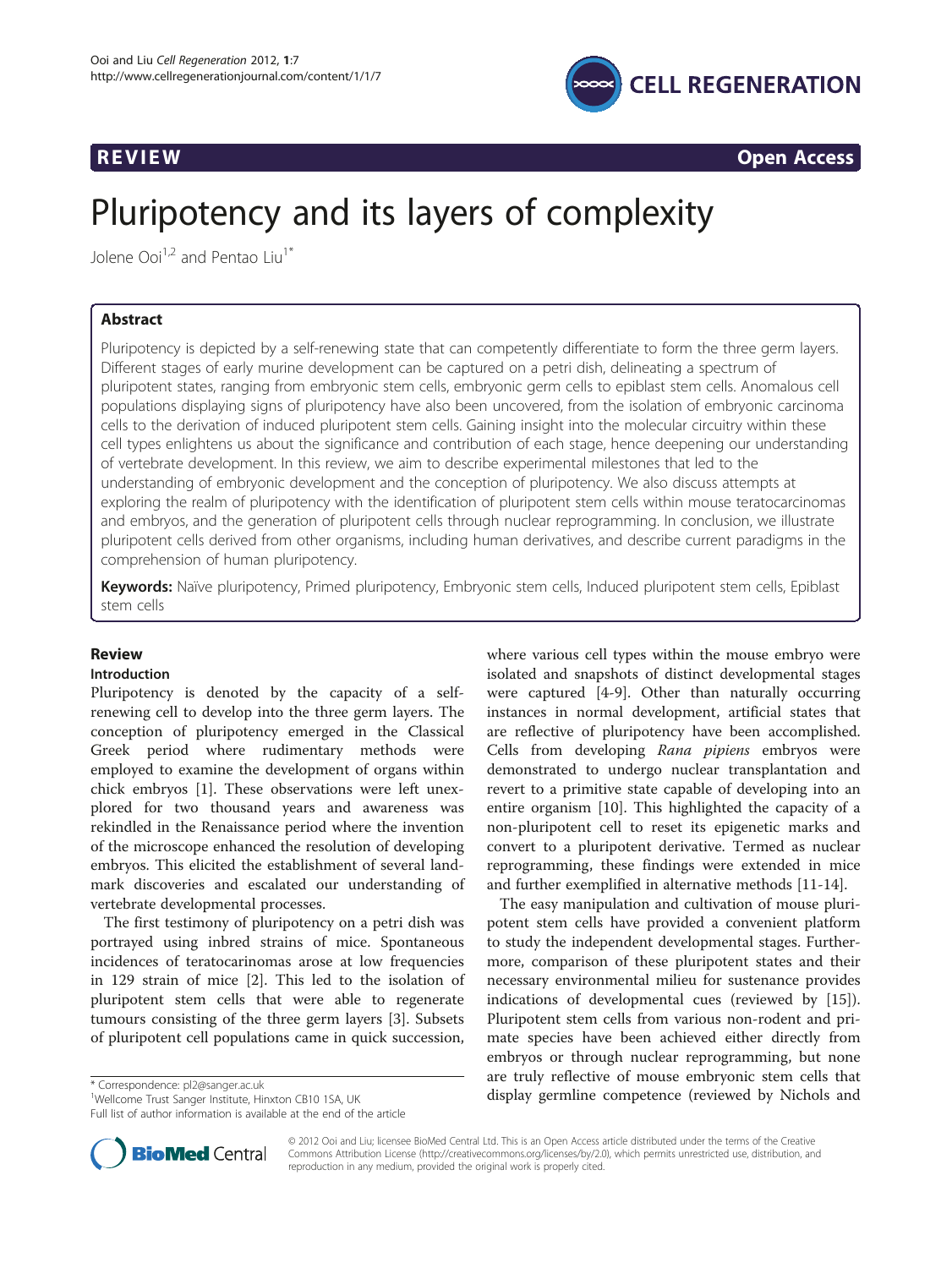Smith, 2009c) [\[16\]](#page-6-0). Recent studies suggest that conventional human pluripotent cells resemble mouse epiblast stem cells more closely than mouse embryonic stem cells [[9\]](#page-6-0), indicating the possibility of a primitive subset of human pluripotent stem cells which have not been clearly delineated.

This review aims to address these concerns by first describing the milestones established through the study of vertebrate development and pluripotency. This will be followed by the illustration of extrinsic signals and molecular pathways associated to pluripotency. By way of introducing pluripotent stem cells achieved from alternative organisms, we compare the differences between human and mouse pluripotent stem cells and describe recent inferences on a distinct state of human pluripotency.

#### History of vertebrate development

The development of vertebrates involves the orchestration of a series of steps in a tightly regulated process that determines cell lineage specification into endodermal, ectodermal and mesodermal derivatives. Imprinted into the operational dogma of modern developmental biology, conception of these notions has been accompanied by a history of key observations and controversies.

Originating from examinations of the chick embryo, Aristotle witnessed the development of a palpitating heart, head and eyes, laying ink on a clean palette of embryology [[1\]](#page-6-0). With the proposition of epigenesis, he described development as a sequential process involving the formation of organs to construct a complete organism. Almost two thousand years after these initial recordings, the field was reawakened and the mechanisms behind these phenomena were questioned. To examine the root of development, Girolamo Fibrici performed dissections on cadavers of pregnant mammals, providing comparisons between anatomical structures of uteri [\[17\]](#page-6-0). This work was advanced by his student William Harvey who hypothesised the presence of female germ cells within uteri that hold the capacity to constitute a new organism ([[18](#page-6-0)]). Furthermore, identification of budding and subdivision during primary stages of embryonic development of the chick led him to be a strong advocate of epigenesis. These findings revived Aristotle's theory and provoked collision against preformation views. Preformationism was held as the dominant perception of development, and describes the existence of a miniature organism that expands without increasing complexity within the germ cell. Although epigenesis perceptions were resurrected, it was not received warmly. Transformation of the field of development biology was invoked by subsequent experiments led by Caspar Frederich Wolff and Karl Ernst von Baer. Using plants as a surrogate organism for study, Wolff explained the ability of differentiated plant root to regenerate a new organism. This study was traversed to chick embryos

where Wolff studied the formation of embryonic kidneys [[19](#page-6-0)]. Building on the scaffold of information uncovered by his predecessors, von Baer discovered the presence of primitive germ cells and ultimately eclipsed any influence of preformationism [[20](#page-6-0)].

# Beginnings of the notion of pluripotency

Delineating vertebrate developmental processes proposes the presence of pluripotent cells which participate in the contribution of the cellular entirety of an adult organism. The first inkling of pluripotency was established by Hans Driesch who demonstrated that isolation of individual cells within 2-cell embryos culminated in the generation of two small complete larvae [[21\]](#page-6-0). In parallel, Hans Spemann validated the ability of detached cells within 2-cell newt embryos to develop into intact organisms [[22](#page-6-0)]. As Spemann was poised with micro-surgical skills, he extended his findings in embryology through the constriction of developing embryos using baby hair. By restricting the position of the nucleus to one side of the cytoplasm, development of the embryo into its 16 cell state would result in the escape of one cell past the noose, into the opposite end. This led to the formation of twin larvae, suggesting the pluripotent capacity of cells within the developing embryo. These findings illuminated a new era of embryological study and unravelled avenues for the study of pluripotency.

# Embryonic carcinoma cells

To reinforce the notion of pluripotency, pluripotent cells have been successfully established on the Petri dish. Teratocarcinomas are tumours discovered in humans and mice ([[2](#page-6-0),[23](#page-6-0)]. Inspection of these cellular masses reveals the presence of a plethora of organised structures, including teeth, fingers and hair, suggesting the presence of pluripotent cells within the tumour. This was corroborated through the determination that intraperitoneal injection of a single cell could generate teratocarcinoma consisting of an array of differentiated tissues [\[3](#page-6-0)]. Likewise, grafting of mouse embryos into adult mice also leads to the formation of teratomas, reinforcing the existence of all-encompassing cells ([[24,25](#page-6-0)]). Teratomas in both contexts have been successfully maintained in culture [\[26-29](#page-6-0)]. Designated as embryonic carcinoma (EC) cells, these cells exhibit pluripotent properties including the ability to form teratomas in immune-compromised mice and serve as the first platform to study embryonic development of mice in vitro.

#### Embryonic stem cells

Soon after, the inner cell mass of mouse blastocysts was demonstrated to be sustained on a petri dish, recapitulating an early developmental event in vitro [[5,6\]](#page-6-0). Labelled as embryonic stem (ES) cells, these cells were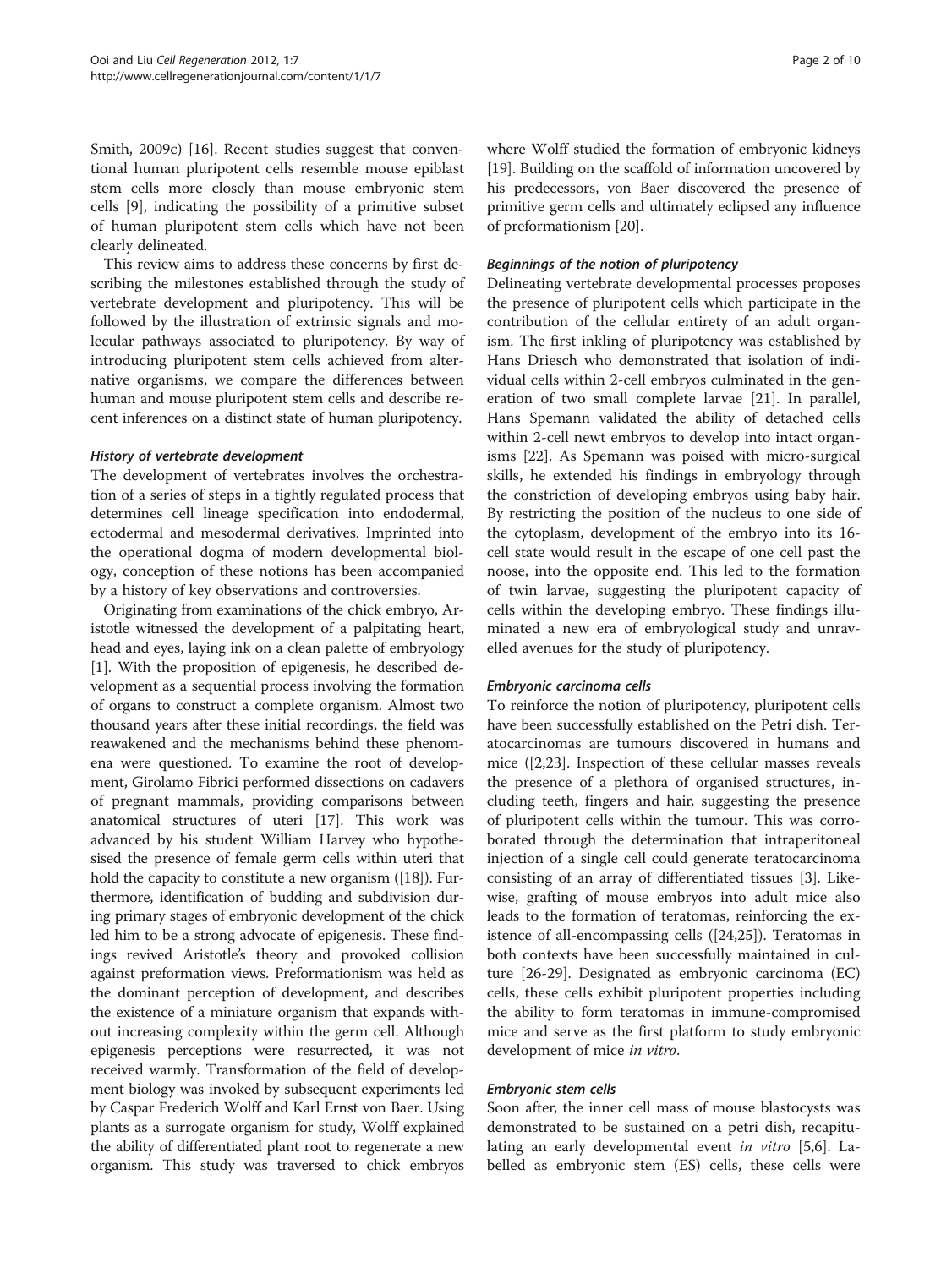competent at contributing to the three germ layers in teratomas, when injected into immune-compromised or syngenic mice. Furthermore, re-introduction of these cells into the mouse blastocyst led to the formation of high percentage chimeras, indicating their ability to participate in normal murine development, a property not frequently shared with EC cells. To satisfy stringent pluripotent stipulations, ES cells were also studied for their ability to contribute to the germline and an intact embryo. The former was approached through the cross of chimeras to phenotypically distinct wildtype mice [[30\]](#page-6-0), whereas the latter was addressed through tetraploid complementation assays [\[31,32\]](#page-6-0).

Amenable to modifications, ES cells embody a useful tool for genetic alterations (reviewed in [\[33](#page-6-0)]). With the elucidation of the genetic composition of the mouse in 2002 [[34\]](#page-6-0), the genomic content of ES cells has been frequently disrupted in a precise fashion to study gene function. The capacity for germline transmission results in the establishment of intact mice harbouring any desired genetic mutation in the germline [[35-](#page-6-0)[38](#page-7-0)].

# Epiblast stem cells

ES cells represent a subset of cells isolated from the epiblast in pre-implantation blastocysts and depict a primitive developmental stage of the developing embryo. To recapitulate late phases, two independent groups have segregated the columnar epithelial epiblast of the early post-implantation embryo and cultivated it on a petri dish [[4,9\]](#page-6-0). Termed as Epiblast stem cells (EpiSCs), they behave distinctly from ES cells and are rarely able to generate chimeras. However, both ES cells and EpiSCs are competent in multi-lineage differentiation, where injection of these cells into immune-compromised mice results in the development of teratomas comprised of tissue types characteristic of the three germ layers [[4,9\]](#page-6-0).

Examination of the molecular circuitry within these cells revealed some similarities to ES cells, where the core transcriptional machinery consisting of Oct4, Sox2 and Nanog was expressed [[39-41\]](#page-7-0). However, ES cells and EpiSCs exhibit disparities in transcript and epigenetic levels of markers associated to the inner cell mass and early germ layers [[9\]](#page-6-0), highlighting distinctions in their original developmental stages.

#### Embryonic germ cells

Pluripotent stem cells divergent from the mouse blastocyst were first derived from primordial germ cells (PGCs) [\[7,8](#page-6-0)]. Emergent at 7 days post coitum (dpc), these cells are represented by a small population of alkaline-phosphatase positive cells [\[42](#page-7-0)]. In a span of six days, these cells undergo extensive proliferation every 16 hours to comprise of 25,000 PGCs [\[43\]](#page-7-0), and eventually reside in either the testis or ovary of the mouse.

Extraction of PGCs at 8.5-12.5 dpc from the posterior fragment of the embryo and cultivation in the presence of soluble factors such as leukemia inhibitory factor (LIF), steel factor (SF) and fibroblast growth factor (FGF), results in a population of cells that exhibits selfrenewal and limitless proliferation ([\[7,8](#page-6-0)[,44,45](#page-7-0)]). Coined as embryonic germ (EG) cells, these cells resemble ES cells and are capable of generating chimeras and contributing to the mouse germline [\[7](#page-6-0)[,46,47\]](#page-7-0).

### Artificial states of pluripotency

Historical perspectives on the study of vertebrate development illuminated the remarkable capacity of a fertilized oocyte to generate a complete organism. This led to the advent of nuclear reprogramming, denoted by the transition between unrelated cell types triggered by switches in gene patterns. Introduction of a somatic cell nucleus into an enucleated oocyte results in the reestablishment of epigenetic marks, allowing the hybrid cell to generate an organism ([[10](#page-6-0)]; [\[48,49\]](#page-7-0)). Termed as Somatic Cell Nuclear Transfer (SCNT), this technique has proved effective across species [\[11](#page-6-0)[,50\]](#page-7-0), but is subject to technical competence and coordinated mitotic cycles (reviewed by [[51\]](#page-7-0)).

A similar phenomenon is observed upon the fusion of pluripotent stem cells and somatic cells. The environmental milieu arising from the pluripotent cell seizes control of the cellular transcriptional machinery and leads to the silencing of somatic markers in the fusion cells. The resultant heterokaryon is tetraploid but able to differentiate into all three germ layers [[14](#page-6-0)[,52](#page-7-0)].

Recently, ectopic expression of four transcription factors was described to revert somatic cells to a pluripotent state [\[13](#page-6-0)]. For the ease of nomenclature, these resultant cells were termed as induced pluripotent stem (iPS) cells. Mouse iPS cells are similar to mouse ES cells, and are capable of generating chimeras and contributing to the germline [[53](#page-7-0)]. Traversed across species, human iPS cells have since been obtained [\[54,55\]](#page-7-0). The ability to generate patient specific iPS cells highlights its potential for cell therapy, drug screening and disease modelling (reviewed by [[56\]](#page-7-0)). Comprehensive studies of iPS cells and ES cells reveal minute differences in phosphoproteomic and transcriptomic components that were statistically disregarded [[57\]](#page-7-0). However, epigenomic analysis at high resolution expose subtle differences between iPS cells and ES cells [\[58,59](#page-7-0)] and continuous in vitro culture could incur genomic aberrations [[58,60,61\]](#page-7-0). These discrepancies could account for functional disparities such as epigenetic memory [\[62](#page-7-0)-[64](#page-7-0)] and immunogenicity [\[65\]](#page-7-0), surmising potential for improvement in the derivation of iPS cells which possess qualities that are identical to ES cells.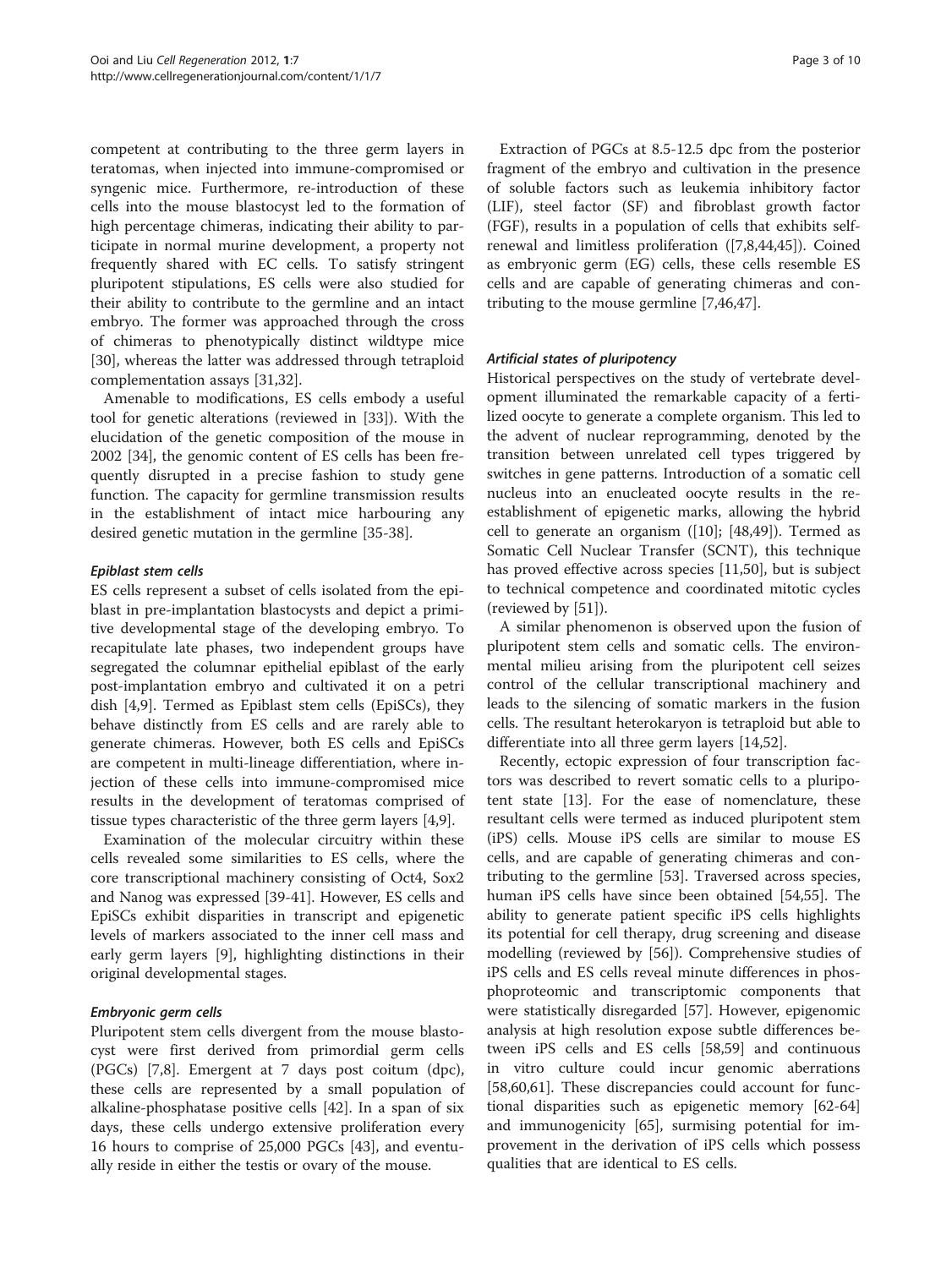# Chemicals and pathways associated with murine pluripotent stem cells

Pluripotent cells exist in a fleeting manner within the mouse embryo, placing emphasis on the remarkable extension of their life in culture. Supporting chemicals or matrix are necessary for the maintenance of pluripotency in culture, as exemplified in the reliance on fibroblasts and serum in primary studies describing ES cells, EC cells and EG cells, suggesting a non-cell autonomous mechanism in self-renewal. Extrication of components that support pluripotency, in concert with our current understanding of developmental pathways, can lead to the improvement of growth parameters of pluripotent cells, and augment our knowledge on embryonic development.

Stemming from the discovery that medium conditioned by Buffalo rat liver cells was sufficient to retain pluripotency [\[66](#page-7-0)], the active component necessary for this phenomenon was narrowed down to leukemia inhibitory factor (LIF) [[67,68\]](#page-7-0). The importance of LIF has been portrayed by its obligatory need in the culture medium [\[69\]](#page-7-0), acting through gp130 and the recruitment of JAK kinase and STAT3 [\[70,71\]](#page-7-0). The ability of LIF to maintain pluripotency in culture is mirrored in a physiological context, where LIF and gp130 are expressed in early embryos and during diapause [[72\]](#page-7-0).

Although LIF/gp130 and their related pathways are pivotal in the maintenance of pluripotency, the use of chemically defined basal media supplemented with N2, B27 and LIF is unable to impede differentiation of ES cells into neuronal derivatives [\[73\]](#page-7-0). This propensity to differentiate can be restrained by the addition of bone morphogenetic protein (BMP), an anti-neural factor in vertebrate development [\[74](#page-7-0)]. Functioning through Inhibitor of differentiation (Id), BMP together with LIF are sufficient to drive ES cells into self-renewal without differentiation [\[73](#page-7-0)].

Interaction between LIF and gp130 triggers a conflicting response, where both the JAK/STAT and ERK1/2 pathways are activated [\[75,76](#page-7-0)]. As the latter stimulates differentiation, ERK or FGF inhibitors were demonstrated to circumvent this impediment and support the maintenance of ES cells [\[77\]](#page-7-0). Activation of the Wnt pathway through the inhibition of GSK3β also assists in the sustenance of an undifferentiated state. The effects of ERK and GSK3β inhibition (2i) are compounded when used in combination, and results in a homogenous population of primitive cells designated as ground state pluripotency [\[78](#page-7-0)]. Mirroring this in vivo, addition of 2i to early mouse embryos in culture causes an expansion of the Nanog-expressing epiblast at the expense of the hypoblast and trophoectoderm compartments [\[79](#page-7-0)]. Growth media containing 2i and LIF has also made it possible to derive ES cells from mouse strains, such as CBA and NOD, and rats, which have been recalcitrant to previous methods [[77,80-](#page-7-0)[82\]](#page-8-0).

The culture conditions of EpiSCs are distinct from ES cells. FGF and Activin are necessary to preserve EpiSCs [[4,9\]](#page-6-0), whereas the addition of 2i and LIF generally results in cell differentiation or death [[83](#page-8-0)]. In contrast, addition of an Activin inhibitor led to widespread differentiation, suggesting reliance on Nodal/Activin signalling [[9\]](#page-6-0).

The disparities reflected by dissimilar developmental potential and growth conditions of mouse ES cells and EpiSCs has led to the notion of naïve and primed pluripotency (Nichols and Smith, 2009c). Originating from the pre-implantation epiblast, ES cells display complete pluripotent potential and are capable of germline contribution. In contrast, EpiSCs derived from the postimplantation epiblast are incapable of neither somatic nor germline contribution, exhibiting limited pluripotent potential.

Classification of naïve and primed pluripotency has been strengthened by the analysis of X-chromosome inactivation (XCI). XCI is a process where one X chromosome in female diploid cells is inactivated, resulting in the reduction of most X-linked transcripts to comparable levels between males and females ([\[84\]](#page-8-0); reviewed by [[85](#page-8-0)]). Apart from EpiSCs, mouse pluripotent cells (ES, EC, EG, iPS cells) display two copies of active X chromosomes [[86](#page-8-0)-[88](#page-8-0)]. This is reminiscent of pre-implantation epiblasts which possess two active X chromosomes and hold the capacity to derive complete organisms, exemplifying naïve pluripotency [[89,90\]](#page-8-0). In contrast, EpiSCs exhibit XCI [[83](#page-8-0)] or primed pluripotency and represent post-implantation epiblasts where XCI begins and the capacity to form whole organisms is lost.

# Establishment of ES cells from other species

After successful isolation and culture of mouse ES cells, there have been several attempts at engineering an equivalent in various species, including rodents such as hamsters and rats [[80,](#page-7-0)[81,91\]](#page-8-0), non-rodents such as rabbits, minks, chickens, pigs and cows [\[92](#page-8-0)-[98\]](#page-8-0), and primates such as rhesus monkeys and the common marmosets [[99](#page-8-0),[100](#page-8-0)].

Heightened interest in the generation of an array of pluripotent stem cells can be attributed to its potential to differentiate into an array of cell types, representative of the three germ layers. Application of this technology to humans illuminates the possibility of regenerative medicine. To address this, human ES cells were derived from cleavage stage human embryos that were acquired from *in vitro* fertilization donors [\[101](#page-8-0)].

With the successful establishment of human ES cells, much effort has been directed at understanding the pathways involved in maintaining the pluripotent cells in culture and modifications to growth conditions of human ES cells have since been implemented. Unlike mouse ES cells, LIF signalling is not sufficient to sustain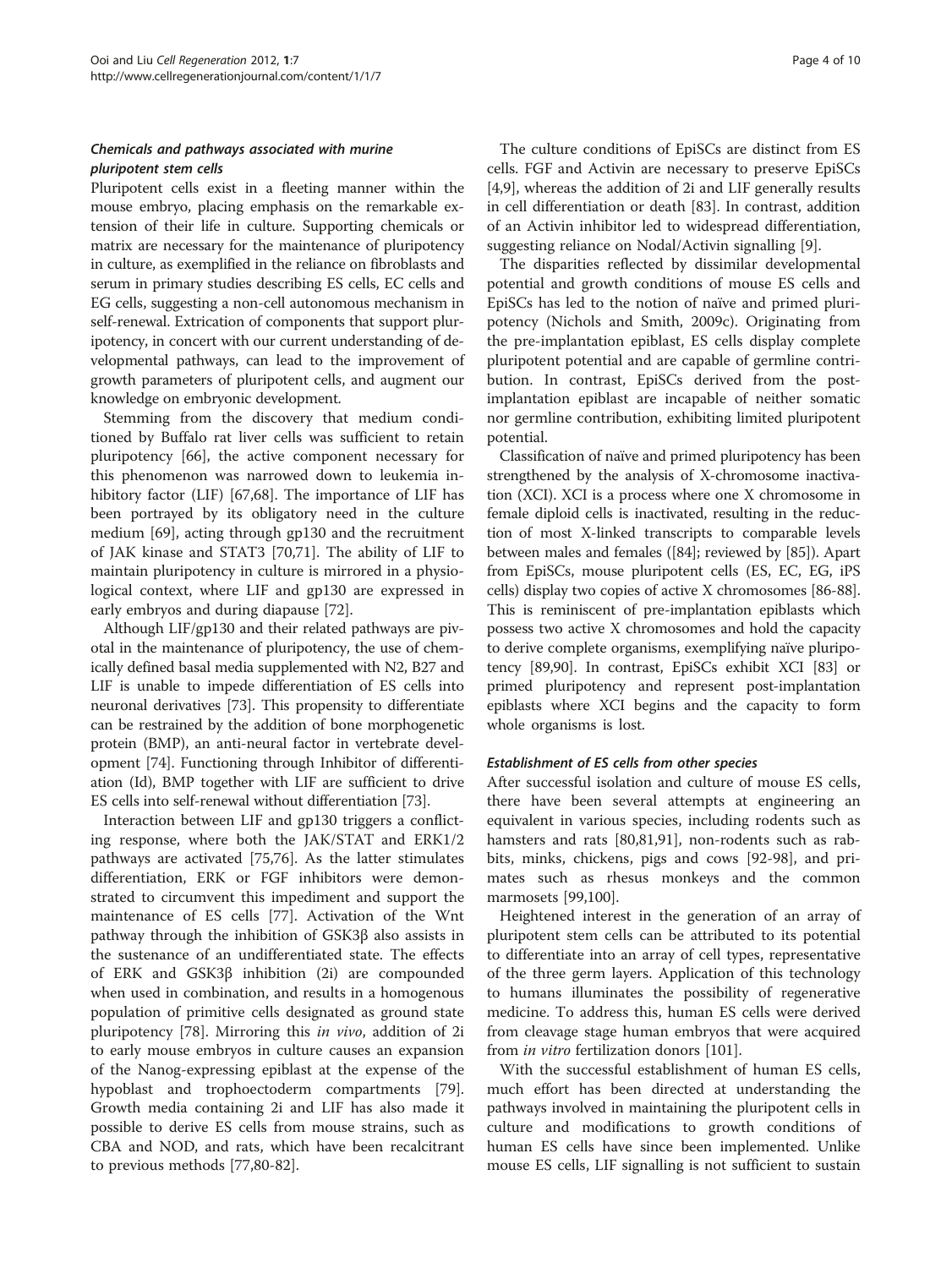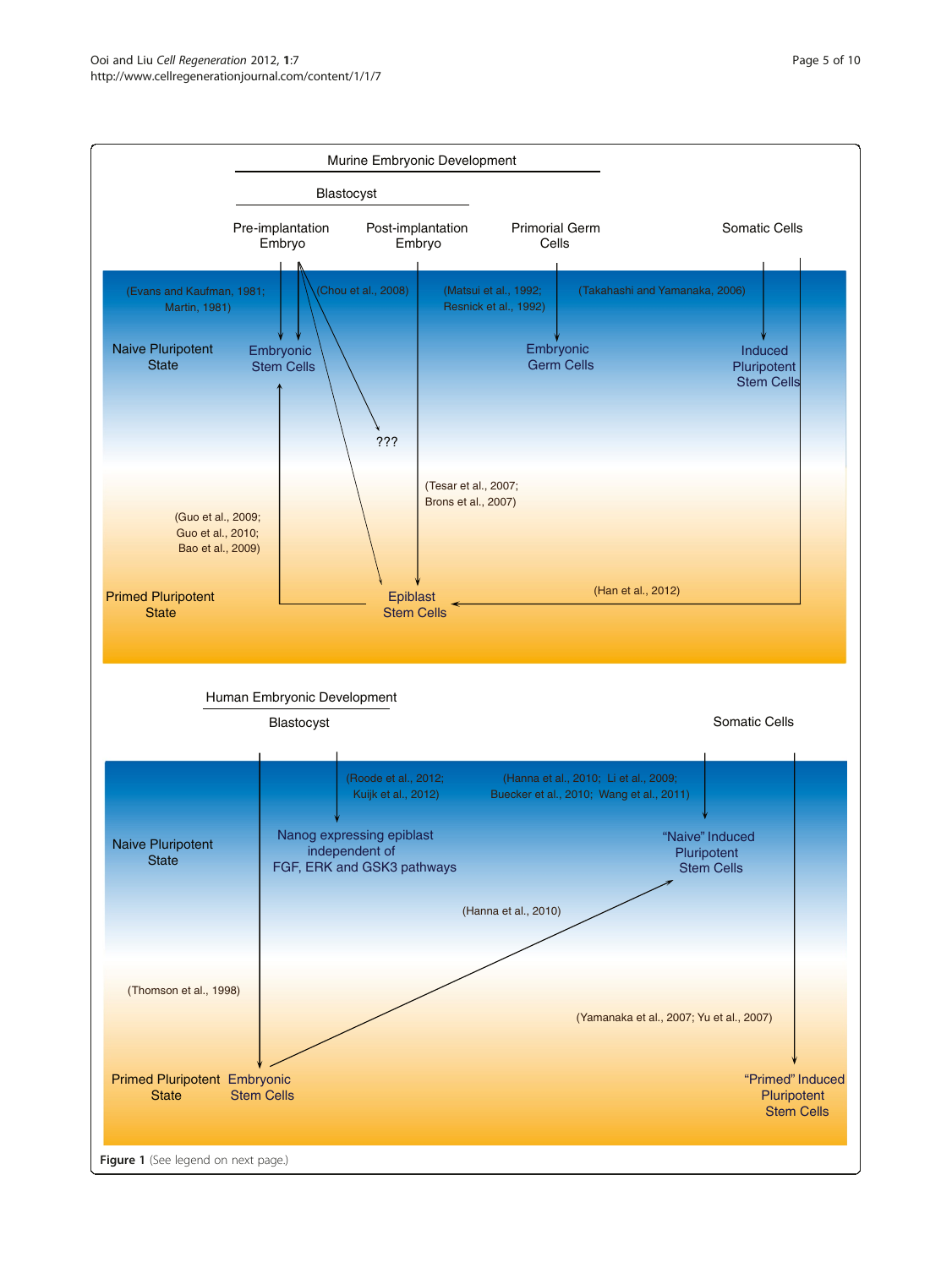#### (See figure on previous page.)

Figure 1 Different Pluripotent States in Mouse and Human. (TOP) Distinct pluripotent states derived in vitro from developing mouse embryos or through nuclear reprogramming of somatic cells. Further manipulation through the introduction of genetic factors or modification of growth conditions leads to the attainment of additional pluripotent states, contributing to the complexities of pluripotency. (BOTTOM) Pluripotent states captured in vitro from human blastocysts or nuclear reprogramming of somatic cells. Modelled after pluripotent states during murine development, recent findings suggest the presence of a naïve pluripotent state during human development.

undifferentiated human ES cells [\[102,103](#page-8-0)]. In addition, BMP4 triggers trophectoderm differentiation in human ES cells [[104,105](#page-8-0)]. Instead, FGF and Nodal/Activin signalling pathways have been implicated in the self-renewal of human ES cells, reminiscent of EpiSCs [[106](#page-8-0)-[109](#page-8-0)]. Furthermore, comparison of gene expression patterns and XCI further supports the resemblance between human ES cells and EpiSCs [[110](#page-8-0)].

Following the inception of transcription factor induced reprogramming, an array of human somatic cell types have been competently reprogrammed to derive human iPS cells [\[54,55,](#page-7-0)[111,112\]](#page-8-0). Human iPS cells represent an attractive source of patient-specific pluripotent cells and evade ethical concerns faced by the usage of human ES cells. Cultivated in a similar environment to human ES cells, human iPS cells display close resemblance when protein and epigenetic signatures are compared [\[57,58](#page-7-0)], hence are also likened to EpiSCs.

# Differences between human and mouse ES cells: naïve and primed pluripotency

The similarities between human pluripotent cells (human ES cells and iPS cells) and primed pluripotent mouse EpiSCs propose the possible existence of an unexplored naïve human pluripotent state reminiscent of mouse ES cells. Using human embryos, it has been recently demonstrated that introduction of inhibitors against FGF, ERK or GSK3 did not reduce the Nanog-expressing epiblast compartment, highlighting a stark contrast to conventional human pluripotent cells which readily differentiate in similar conditions [[113,114](#page-8-0)]. An additional study which traced the origin of human ES cells derived from human blastocysts noted that the establishment of human ES cell lines required the transition into a post-ICM intermediate displaying X-inactivation ([[115](#page-8-0)]).

Murine EpiSCs can be converted into ES cells with the ectopic expression of Klf2, Klf4, Nr5a2, or the addition of 2i and LIF ([[83,116\]](#page-8-0), [[117](#page-8-0)]). Likewise, human ES cells have been manipulated to phenotypically resemble mouse ES cells [\[118](#page-8-0)]. Using iPS cell technology, similar cellular states have been achieved using chemical cocktails or various transgenic combinations [\[88,118-120](#page-8-0)]. In some of these findings, both copies of X chromosomes are active, suggesting the possible attainment of naïve pluripotency. Strikingly, these novel pluripotent states rely on continuous transgenic expression, and only one study established human iPS cells that exhibited XCI reversion and transgene independence [\[88\]](#page-8-0).

The study of pluripotency has amassed a wealth of information (Figure 1), from the discovery of nuclear reprogramming in the 1952, to the isolation of mouse ES cells and EpiSCs in 1981 and 2007 respectively. As the first vertebrate model organism used to study pluripotency, our understanding of the various stages during mouse embryonic development has thrived. Translating this knowledge to the developmental processes in other organisms may shed light on species-specific embryological properties, or offer refinements to the strategies employed for the study of development.

The identification of human pluripotent cells and their comparison to murine counterparts is one such example. Disparate chemical components within the growth media plays a critical role in the observed differences between primed human pluripotent cells and naïve mouse ES cells. The generation of mouse ES cells from the inner cell mass of the blastocyst involves the acquisition of new genetic profiles associated to self-renewal, epigenetic regulation and arrest of normal development [[121\]](#page-8-0), emphasising the influence of culture conditions on the establishment of cell lines. Furthermore, growth conditions can be manipulated to derive pluripotent cell lines from blastocysts which are distinct from mouse ES cells and EpiSCs [\[122](#page-8-0)], and EpiSC-like derivatives from fibroblasts using the conventional cocktail of reprogramming factors [\[123\]](#page-8-0).

Although conventional human pluripotent stem cells resemble mouse EpiSCs closely, there exist differences between the two. EpiSCs express cell surface marker SSEA-1, whereas conventional human ES cells and iPS cells display SSEA3/4 ([\[9](#page-6-0)]; reviewed by [[124\]](#page-9-0)). In addition, human ES cells, express pluripotency markers DPPA3, KLF4 and REX1, unlike EpiSCs [[39,](#page-7-0)[110](#page-8-0)].

As the study of human pluripotency is in its infancy, parallel studies in mouse models can only serve as a guide and may not faithfully recapitulate the physiological events which occur during human development. However, recent pieces of evidence suggest the existence of a naïve state of pluripotency and may surmount difficulties met with FGF-dependent human ES cell and iPS cells. These include susceptibility to harsh dissociation, inability to survive in single cell suspension and genomic instability [\[125-130](#page-9-0)]. In conclusion, there remains much to be unearthed for the full elucidation of human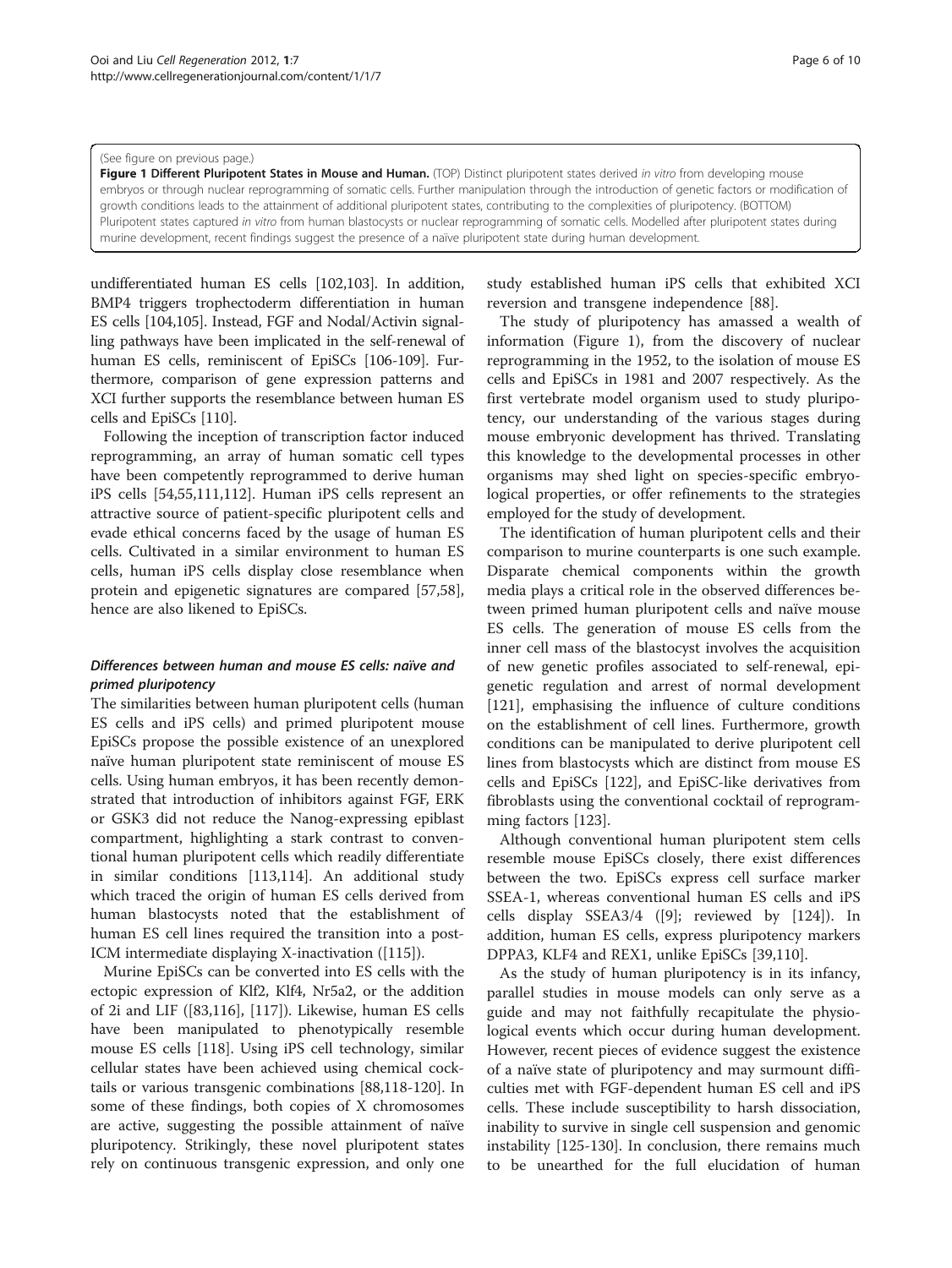<span id="page-6-0"></span>embryonic development and further experiments are essential to uncover the proposed subset of naïve pluripotent stem cells.

# **Conclusion**

This article highlights advancements in the study of pluripotency, evolving from primary embryological experiments, to the recapitulation of an array of pluripotent states in vitro. Murine ES cells were first reported in 1981 [5] and represented an amenable and convenient platform to study developmental pathways and the sustenance of pluripotency. The identification of EG cells, EpiSCs and iPS cells led to the comprehension of various developmental stages. It was only in 1998 that success was met with human ES cells [\[101\]](#page-8-0). Armed with 17 more years of research, mouse pluripotent states serve as a reference point when delineating human pluripotency. With the advent of iPS cells and sophisticated technical resources, knowledge garnered from the study of human ES cells and iPS cells will continue to amass exponentially, addressing our concerns on naïve pluripotency.

#### Abbreviations

ES cells: embryonic stem cells; EC cells: embryonic carcinoma cells; EpiSCs: Epiblast stem cells; EG cells: embryonic germ cells; iPS cells: induced pluripotent stem cells; LIF: leukemia inhibitory factor; 2i: two inhibitors; FGF: fibroblast growth factor; XCI: X-chromosome inactivation; BMP: Bone morphogenetic protein; PGC: Primordial germ cell.

#### Competing interests

The authors declare that they have no competing interests.

#### Authors' contributions

JO and PL wrote the manuscript. All authors read and approved the final manuscript.

#### Author details

<sup>1</sup>Wellcome Trust Sanger Institute, Hinxton CB10 1SA, UK. <sup>2</sup>Technology and Research, Agency for Science, 1 Fusionopolis Way, #20-10, Connexis North Tower 138632, Singapore.

#### Received: 9 May 2012 Accepted: 2 August 2012 Published: 14 September 2012

#### References

- Aristotle: Generation of Animals. Cambridge, MA: Harvard University Press; 1979.
- 2. Stevens LC, Little CC: Spontaneous Testicular Teratomas in an Inbred Strain of Mice. Proc Natl Acad Sci USA 1954, 40(11):1080–1087.
- 3. Kleinsmith LJ, Pierce GB Jr: Multipotentiality of Single Embryonal Carcinoma Cells. Cancer Res 1964, 24:1544–1551.
- 4. Brons IG, Smithers LE, Trotter MW, Rugg-Gunn P, Sun B, de Sousa Lopes SM C, Howlett SK, Clarkson A, Ahrlund-Richter L, Pedersen RA, et al: Derivation of pluripotent epiblast stem cells from mammalian embryos. Nature 2007, 448(7150):191–195.
- 5. Evans MJ, Kaufman MH: Establishment in culture of pluripotential cells from mouse embryos. Nature 1981, 292(5819):154–156.
- 6. Martin GR: Isolation of a pluripotent cell line from early mouse embryos cultured in medium conditioned by teratocarcinoma stem cells. Proc Natl Acad Sci USA 1981, 78(12):7634–7638.
- 7. Matsui Y, Zsebo K, Hogan BL: Derivation of pluripotential embryonic stem cells from murine primordial germ cells in culture. Cell 1992, 70(5):841–847.
- 8. Resnick JL, Bixler LS, Cheng L, Donovan PJ: Long-term proliferation of mouse primordial germ cells in culture. Nature 1992, 359(6395):550–551.
- 9. Tesar PJ, Chenoweth JG, Brook FA, Davies TJ, Evans EP, Mack DL, Gardner RL, McKay RD: New cell lines from mouse epiblast share defining features with human embryonic stem cells. Nature 2007, 448(7150):196–199.
- 10. Briggs R, King TJ: Transplantation of Living Nuclei From Blastula Cells into Enucleated Frogs' Eggs. Proc Natl Acad Sci USA 1952, 38(5):455–463.
- 11. McGrath J, Solter D: Nuclear transplantation in the mouse embryo by microsurgery and cell fusion. Science (New York, NY 1983, 220(4603):1300–1302.
- 12. Tada M, Takahama Y, Abe K, Nakatsuji N, Tada T: Nuclear reprogramming of somatic cells by in vitro hybridization with ES cells. Curr Biol 2001, 11(19):1553–1558.
- 13. Takahashi K, Yamanaka S: Induction of pluripotent stem cells from mouse embryonic and adult fibroblast cultures by defined factors. Cell 2006, 126(4):663–676.
- 14. Ying QL, Nichols J, Evans EP, Smith AG: Changing potency by spontaneous fusion. Nature 2002, 416(6880):545–548.
- 15. Ng HH, Surani MA: The transcriptional and signalling networks of pluripotency. Nat Cell Biol 2011, 13(5):490–496.
- 16. Nichols J, Smith A: Naive and primed pluripotent states. Cell Stem Cell 2009, 4(6):487–492.
- 17. Fibrici G: De Formatione Ovi, et Pulli Tractatus Accuratissimus: Patavii [Padua]: ex Officina Aloysii Bencii Bibliopolae.; 1621.
- 18. Harvey W: Exercitationes de generatione animalium: Hagae Comitis, apud A. Leers:; 1680:1651.
- 19. Wolff CF: Theoria generationis: Typis et sumtu lo. Christ. Hendel:; 1774.
- 20. von Baer KE: De ovi mammalium et hominis genesi: Sumptibus L. Vossii. 1827.
- 21. Driesch H: Analytische theorie der organischen entwicklung. Leipzig, W. Engelmann:; 1894.
- 22. Spemann H: Die Entwicklung seitlicher und dorso-ventraler Keimhalften bei verzogerter Kernversogung. Z Wiss Zool 1928, 132:105–134.
- 23. Giovanel BC, Stehlin JS, Williams LJ: Heterotransplantation of Human Malignant-Tumors in Nude Thymusless Mice .2. Malignant-Tumors Induced by Injection of Cell-Cultures Derived from Human Solid Tumors. J Natl Cancer I 1974, 52(3):921–930.
- 24. Solter D, Skreb N, Damjanov I: Extrauterine growth of mouse eggcylinders results in malignant teratoma. Nature 1970, 227(5257):503–504.
- 25. Stevens LC: The development of transplantable teratocarcinomas from intratesticular grafts of pre- and postimplantation mouse embryos. Dev Biol 1970, 21(3):364–382.
- 26. Evans MJ: The isolation and properties of a clonal tissue culture strain of pluripotent mouse teratoma cells. J Embryol Exp Morphol 1972, 28(1):163–176.
- 27. Kahan BW, Ephrussi B: Developmental potentialities of clonal in vitro cultures of mouse testicular teratoma. J Natl Cancer I 1970, 44(5):1015–1036.
- 28. Martin GR, Evans MJ: The morphology and growth of a pluripotent teratocarcinoma cell line and its derivatives in tissue culture. Cell 1974, 2(3):163–172.
- 29. Rosenthal MD, Wishnow RM, Sato GH: In vitro growth and differetiation of clonal populations of multipotential mouse clls derived from a transplantable testicular teratocarcinoma. J Natl Cancer I 1970, 44(5):1001–1014.
- 30. Bradley A, Evans M, Kaufman MH, Robertson E: Formation of germ-line chimaeras from embryo-derived teratocarcinoma cell lines. Nature 1984, 309(5965):255–256.
- 31. Nagy A, Gocza E, Diaz EM, Prideaux VR, Ivanyi E, Markkula M, Rossant J: Embryonic stem cells alone are able to support fetal development in the mouse. Development 1990, 110(3):815–821.
- 32. Nagy A, Rossant J, Nagy R, Abramow-Newerly W, Roder JC: Derivation of completely cell culture-derived mice from early-passage embryonic stem cells. Proc Natl Acad Sci U S A 1993, 90(18):8424–8428.
- 33. Evans M: Discovering pluripotency: 30 years of mouse embryonic stem cells. Nature Rev Mol Cell Biol 2011, 12(10):680–686.
- 34. Waterston RH, Lindblad-Toh K, Birney E, Rogers J, Abril JF, Agarwal P, Agarwala R, Ainscough R, Alexandersson M, An P, et al: Initial sequencing and comparative analysis of the mouse genome. Nature 2002, 420(6915):520–562.
- 35. Kuehn MR, Bradley A, Robertson EJ, Evans MJ: A potential animal model for Lesch-Nyhan syndrome through introduction of HPRT mutations into mice. Nature 1987, 326(6110):295–298.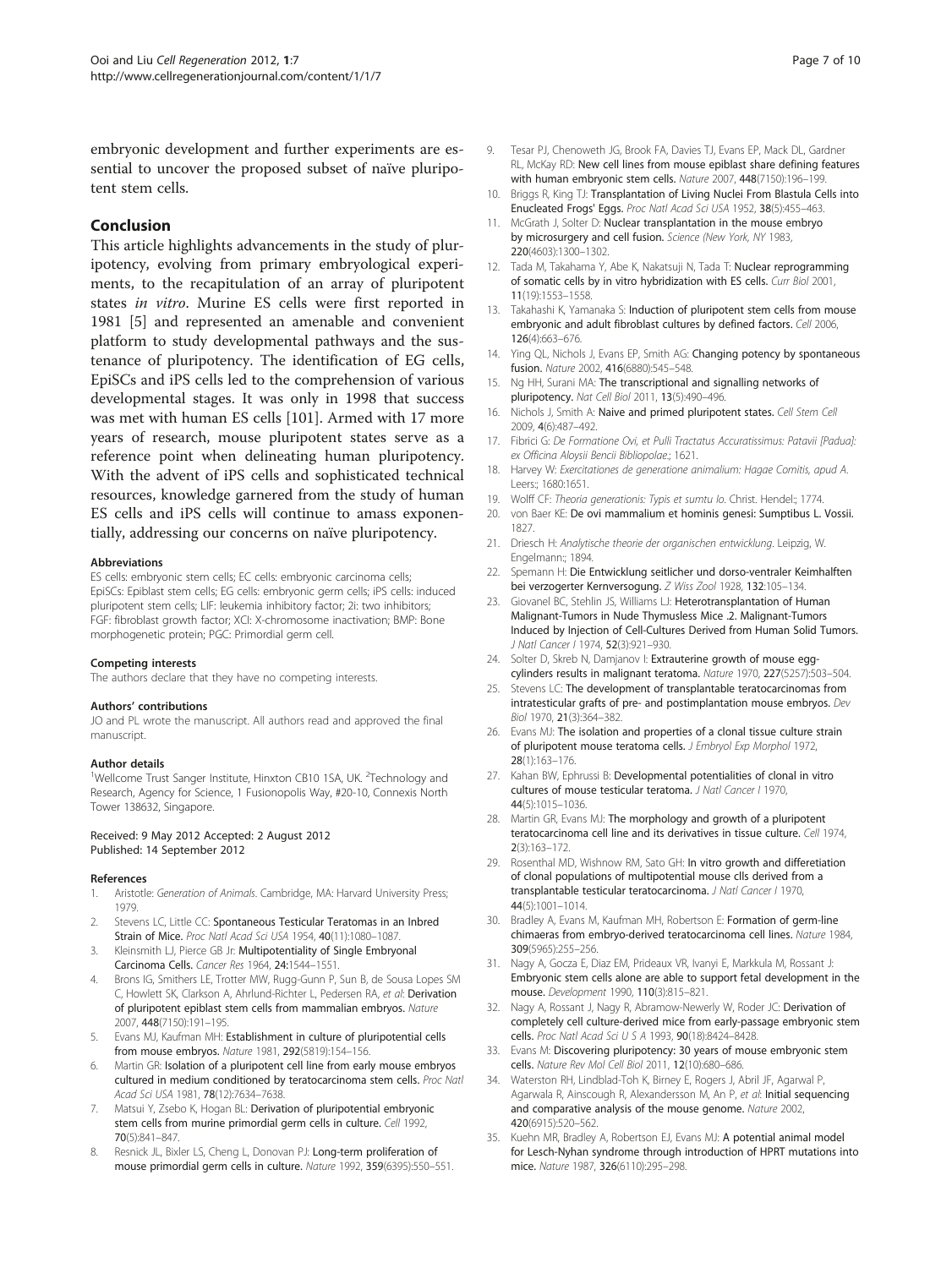- <span id="page-7-0"></span>36. Skarnes WC, Rosen B, West AP, Koutsourakis M, Bushell W, Iyer V, Mujica AO, Thomas M, Harrow J, Cox T, et al: A conditional knockout resource for the genome-wide study of mouse gene function. Nature 2011, 474(7351):337–342.
- 37. Smithies O, Gregg RG, Boggs SS, Koralewski MA, Kucherlapati RS: Insertion of DNA sequences into the human chromosomal beta-globin locus by homologous recombination. Nature 1985, 317(6034):230–234.
- 38. Thomas KR, Capecchi MR: Site-directed mutagenesis by gene targeting in mouse embryo-derived stem cells. Cell 1987, 51(3):503–512.
- 39. Boyer LA, Lee TI, Cole MF, Johnstone SE, Levine SS, Zucker JP, Guenther MG, Kumar RM, Murray HL, Jenner RG, et al: Core transcriptional regulatory circuitry in human embryonic stem cells. Cell 2005, 122(6):947–956.
- 40. Loh YH, Wu Q, Chew JL, Vega VB, Zhang W, Chen X, Bourque G, George J, Leong B, Liu J, et al: The Oct4 and Nanog transcription network regulates pluripotency in mouse embryonic stem cells. Nature Genet 2006, 38(4):431–440.
- 41. Wang J, Rao S, Chu J, Shen X, Levasseur DN, Theunissen TW, Orkin SH: A protein interaction network for pluripotency of embryonic stem cells. Nature 2006, 444(7117):364–368.
- 42. Ginsburg M, Snow MH, McLaren A: Primordial germ cells in the mouse embryo during gastrulation. Development 1990, 110(2):521-528.
- 43. Tam PP, Snow MH: Proliferation and migration of primordial germ cells during compensatory growth in mouse embryos. Journal of embryology and experimental morphology 1981, 64:133–147.
- 44. Godin I, Deed R, Cooke J, Zsebo K, Dexter M, Wylie CC: Effects of the steel gene product on mouse primordial germ cells in culture. Nature 1991, 352(6338):807–809.
- 45. Matsui Y, Toksoz D, Nishikawa S, Williams D, Zsebo K, Hogan BL: Effect of Steel factor and leukaemia inhibitory factor on murine primordial germ cells in culture. Nature 1991, 353(6346):750–752.
- 46. Labosky PA, Barlow DP, Hogan BL: Mouse embryonic germ (EG) cell lines: transmission through the germline and differences in the methylation imprint of insulin-like growth factor 2 receptor (Igf2r) gene compared with embryonic stem (ES) cell lines. Development 1994, 120(11):3197–3204.
- 47. Stewart CL, Gadi I, Bhatt H: Stem cells from primordial germ cells can reenter the germ line. Developmental biology 1994, 161(2):626–628.
- 48. Gurdon JB: The developmental capacity of nuclei taken from intestinal epithelium cells of feeding tadpoles. Journal of embryology and experimental morphology 1962, 10:622–640.
- 49. Gurdon JB, Elsdale TR, Fischberg M: Sexually mature individuals of Xenopus laevis from the transplantation of single somatic nuclei. Nature 1958, 182(4627):64–65.
- 50. Wilmut I, Schnieke AE, McWhir J, Kind AJ, Campbell KH: Viable offspring derived from fetal and adult mammalian cells. Nature 1997, 385(6619):810–813.
- 51. Egli D, Birkhoff G, Eggan K: Mediators of reprogramming: transcription factors and transitions through mitosis. Nature Rev Molecular Cell biol 2008, 9(7):505–516.
- 52. Cowan CA, Atienza J, Melton DA, Eggan K: Nuclear reprogramming of somatic cells after fusion with human embryonic stem cells. Science (New York, NY 2005, 309(5739):1369–1373.
- 53. Okita K, Ichisaka T, Yamanaka S: Generation of germline-competent induced pluripotent stem cells. Nature 2007, 448(7151):313–317.
- 54. Takahashi K, Tanabe K, Ohnuki M, Narita M, Ichisaka T, Tomoda K, Yamanaka S: Induction of pluripotent stem cells from adult human fibroblasts by defined factors. Cell 2007, 131(5):861–872.
- 55. Yu J, Vodyanik MA, Smuga-Otto K, Antosiewicz-Bourget J, Frane JL, Tian S, Nie J, Jonsdottir GA, Ruotti V, Stewart R, et al: Induced pluripotent stem cell lines derived from human somatic cells. Science (New York, NY 2007, 318(5858):1917–1920.
- 56. Wu SM, Hochedlinger K: Harnessing the potential of induced pluripotent stem cells for regenerative medicine. Nature cell biology 2011, 13(5):497– 505.
- 57. Phanstiel DH, Brumbaugh J, Wenger CD, Tian S, Probasco MD, Bailey DJ, Swaney DL, Tervo MA, Bolin JM, Ruotti V, et al: Proteomic and phosphoproteomic comparison of human ES and iPS cells. Nature Methods 2011, 8(10):821–827.
- 58. Lister R, Pelizzola M, Kida YS, Hawkins RD, Nery JR, Hon G, Antosiewicz-Bourget J, O'Malley R, Castanon R, Klugman S, et al: Hotspots of aberrant epigenomic reprogramming in human induced pluripotent stem cells. Nature 2011, 471(7336):68–73.
- 59. Stadtfeld M, Apostolou E, Akutsu H, Fukuda A, Follett P, Natesan S, Kono T, Shioda T, Hochedlinger K: Aberrant silencing of imprinted genes on chromosome 12qF1 in mouse induced pluripotent stem cells. Nature 2010, 465(7295):175–181.
- 60. Gore A, Li Z, Fung HL, Young JE, Agarwal S, Antosiewicz-Bourget J, Canto I, Giorgetti A, Israel MA, Kiskinis E, et al: Somatic coding mutations in human induced pluripotent stem cells. Nature 2011, 471(7336):63–67.
- 61. Hussein SM, Batada NN, Vuoristo S, Ching RW, Autio R, Narva E, Ng S, Sourour M, Hamalainen R, Olsson C, et al: Copy number variation and selection during reprogramming to pluripotency. Nature 2011, 471(7336):58–62.
- 62. Kim K, Doi A, Wen B, Ng K, Zhao R, Cahan P, Kim J, Aryee MJ, Ji H, Ehrlich L, et al: Epigenetic memory in induced pluripotent stem cells. Nature 2010, 467(7313):285–290.
- 63. Ohi Y, Qin H, Hong C, Blouin L, Polo JM, Guo T, Qi Z, Downey SL, Manos PD, Rossi DJ, et al: Incomplete DNA methylation underlies a transcriptional memory of somatic cells in human iPS cells. Nature Cell Biol 2011, 13(5):541–549.
- 64. Polo JM, Liu S, Figueroa ME, Kulalert W, Eminli S, Tan KY, Apostolou E, Stadtfeld M, Li Y, Shioda T, et al: Cell type of origin influences the molecular and functional properties of mouse induced pluripotent stem cells. Nat Biotechnol 2010, 28(8):848–855.
- 65. Zhao T, Zhang ZN, Rong Z, Xu Y: Immunogenicity of induced pluripotent stem cells. Nature 2011, 474(7350):212–215.
- 66. Smith AG, Hooper ML: Buffalo rat liver cells produce a diffusible activity which inhibits the differentiation of murine embryonal carcinoma and embryonic stem cells. Developmental Biol 1987, 121(1):1-9.
- 67. Smith AG, Heath JK, Donaldson DD, Wong GG, Moreau J, Stahl M, Rogers D: Inhibition of pluripotential embryonic stem cell differentiation by purified polypeptides. Nature 1988, 336(6200):688–690.
- 68. Williams RL, Hilton DJ, Pease S, Willson TA, Stewart CL, Gearing DP, Wagner EF, Metcalf D, Nicola NA, Gough NM: Myeloid leukaemia inhibitory factor maintains the developmental potential of embryonic stem cells. Nature 1988, 336(6200):684–687.
- 69. Stewart CL, Kaspar P, Brunet LJ, Bhatt H, Gadi I, Kontgen F, Abbondanzo SJ: Blastocyst implantation depends on maternal expression of leukaemia inhibitory factor. Nature 1992, 359(6390):76–79.
- 70. Niwa H, Burdon T, Chambers I, Smith A: Self-renewal of pluripotent embryonic stem cells is mediated via activation of STAT3. Genes & development 1998, 12(13):2048–2060.
- 71. Yoshida K, Chambers I, Nichols J, Smith A, Saito M, Yasukawa K, Shoyab M, Taga T, Kishimoto T: Maintenance of the pluripotential phenotype of embryonic stem cells through direct activation of gp130 signalling pathways. Mechanisms of development 1994, 45(2):163-171.
- 72. Nichols J, Chambers I, Taga T, Smith A: Physiological rationale for responsiveness of mouse embryonic stem cells to gp130 cytokines. Development 2001, 128(12):2333–2339.
- 73. Ying QL, Nichols J, Chambers I, Smith A: BMP induction of Id proteins suppresses differentiation and sustains embryonic stem cell self-renewal in collaboration with STAT3. Cell 2003, 115(3):281–292.
- 74. Wilson PA, Hemmati-Brivanlou A: Induction of epidermis and inhibition of neural fate by Bmp-4. Nature 1995, 376(6538):331–333.
- 75. Burdon T, Stracey C, Chambers I, Nichols J, Smith A: Suppression of SHP-2 and ERK signalling promotes self-renewal of mouse embryonic stem cells. Developmental biology 1999, 210(1):30–43.
- 76. Kunath T, Saba-El-Leil MK, Almousailleakh M, Wray J, Meloche S, Smith A: FGF stimulation of the Erk1/2 signalling cascade triggers transition of pluripotent embryonic stem cells from self-renewal to lineage commitment. Development 2007, 134(16):2895–2902.
- 77. Ying QL, Wray J, Nichols J, Batlle-Morera L, Doble B, Woodgett J, Cohen P, Smith A: The ground state of embryonic stem cell self-renewal. Nature 2008, 453(7194):519–523.
- 78. Silva J, Barrandon O, Nichols J, Kawaguchi J, Theunissen TW, Smith A: Promotion of reprogramming to ground state pluripotency by signal inhibition. PLoS biology 2008, 6(10):e253.
- 79. Nichols J, Silva J, Roode M, Smith A: Suppression of Erk signalling promotes ground state pluripotency in the mouse embryo. Development 2009, 136(19):3215–3222.
- 80. Buehr M, Meek S, Blair K, Yang J, Ure J, Silva J, McLay R, Hall J, Ying QL, Smith A: Capture of authentic embryonic stem cells from rat blastocysts. Cell 2008, 135(7):1287–1298.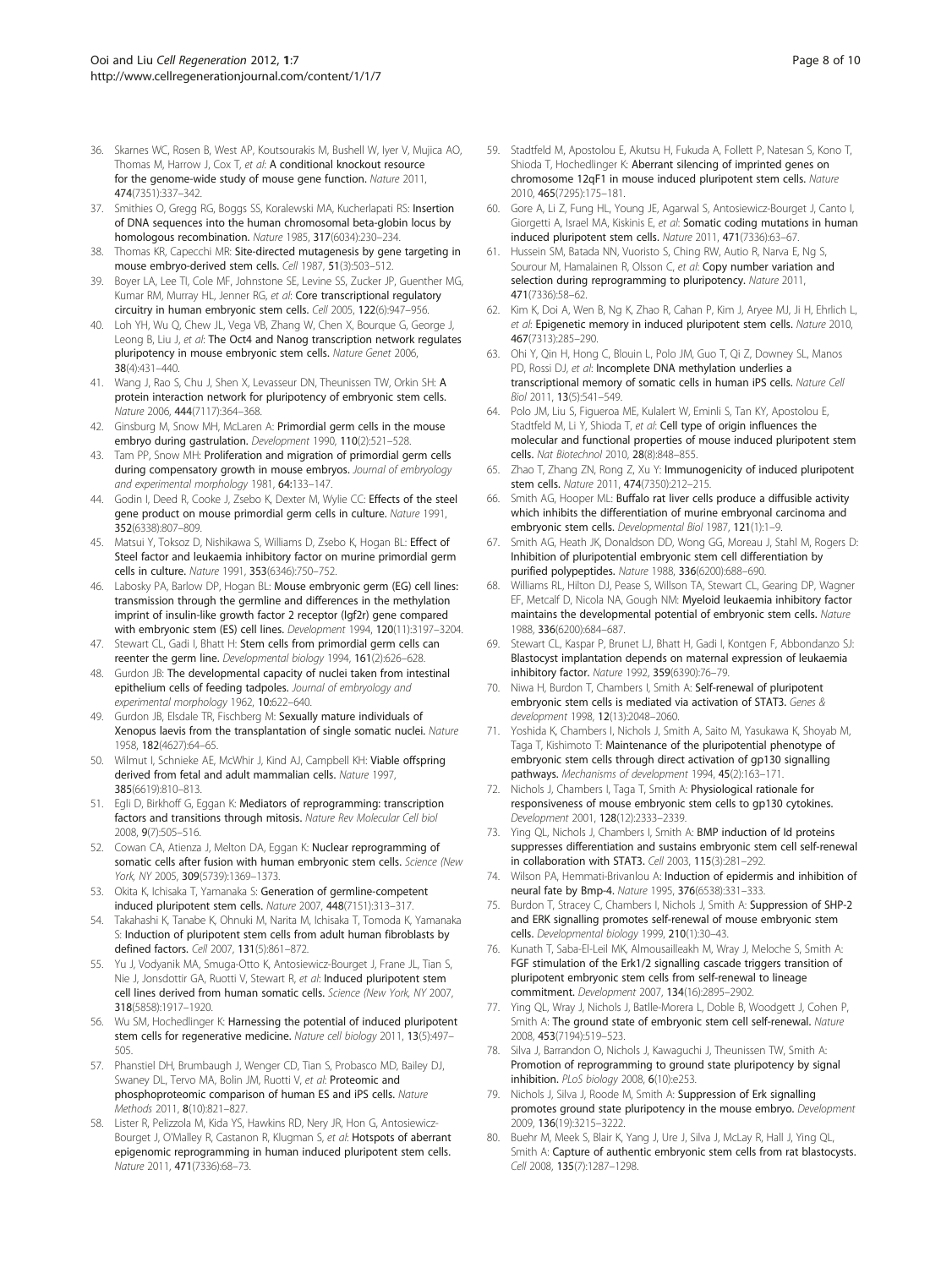- <span id="page-8-0"></span>81. Li P, Tong C, Mehrian-Shai R, Jia L, Wu N, Yan Y, Maxson RE, Schulze EN, Song H, Hsieh CL, et al: Germline competent embryonic stem cells derived from rat blastocysts. Cell 2008, 135(7):1299–1310.
- 82. Nichols J, Jones K, Phillips JM, Newland SA, Roode M, Mansfield W, Smith A, Cooke A: Validated germline-competent embryonic stem cell lines from nonobese diabetic mice. Nature medicine 2009, 15(7):814–818.
- 83. Guo G, Yang J, Nichols J, Hall JS, Eyres J, Mansfield W, Smith A: Klf4 reverts developmentally programmed restriction of ground state pluripotency. Development 2009, 136(7):1063–1069.
- 84. Lyon MF: Gene action in the X-chromosome of the mouse (Mus musculus L.). Nature 1961, 190:372–373.
- 85. Deuve JL, Avner P: The coupling of X-chromosome inactivation to pluripotency. Annual review of cell and developmental biology 2011, 27:611–629.
- 86. Beard C, Li E, Jaenisch R: Loss of methylation activates Xist in somatic but not in embryonic cells. Genes & development 1995, 9(19):2325–2334.
- 87. Tai HH, Gordon J, McBurney MW: Xist is expressed in female embryonal carcinoma cells with two active X chromosomes. Somatic cell and molecular genetics 1994, 20(3):171–182.
- 88. Wang W, Yang J, Liu H, Lu D, Chen X, Zenonos Z, Campos LS, Rad R, Guo G, Zhang S, et al: Rapid and efficient reprogramming of somatic cells to induced pluripotent stem cells by retinoic acid receptor gamma and liver receptor homolog 1. P Natl Acad Sci USA 2011, 108(45):18283–18288.
- 89. Gardner RL: Mouse chimeras obtained by the injection of cells into the blastocyst. Nature 1968, 220(5167):596–597.
- 90. Gardner RL, Rossant J: Investigation of the fate of 4-5 day post-coitum mouse inner cell mass cells by blastocyst injection. Journal of embryology and experimental morphology 1979, 52:141–152.
- 91. Doetschman T, Williams P, Maeda N: Establishment of hamster blastocyst-derived embryonic stem (ES) cells. Developmental biology 1988, 127(1):224–227.
- 92. Graves KH, Moreadith RW: Derivation and characterization of putative pluripotential embryonic stem cells from preimplantation rabbit embryos. Molecular reproduction and development 1993, 36(4):424-433.
- 93. Notarianni E, Galli C, Laurie S, Moor RM, Evans MJ: Derivation of pluripotent, embryonic cell lines from the pig and sheep. Journal of reproduction and fertility 1991, 43:255–260.
- 94. Notarianni E, Laurie S, Moor RM, Evans MJ: Maintenance and differentiation in culture of pluripotential embryonic cell lines from pig blastocysts. Journal of reproduction and fertility 1990, 41:51–56.
- 95. Pain B, Clark ME, Shen M, Nakazawa H, Sakurai M, Samarut J, Etches RJ: Long-term in vitro culture and characterisation of avian embryonic stem cells with multiple morphogenetic potentialities. Development 1996, 122(8):2339–2348.
- 96. Saito S, Strelchenko N, Niemann H: Bovine Embryonic Stem Cell-Like Cell-Lines Cultured over Several Passages. Roux Arch Dev Biol 1992, 201(3):134–141.
- 97. Stice SL, Strelchenko NS, Keefer CL, Matthews L: Pluripotent bovine embryonic cell lines direct embryonic development following nuclear transfer. Biology of reproduction 1996, 54(1):100–110.
- 98. Sukoyan MA, Vatolin SY, Golubitsa AN, Zhelezova AI, Semenova LA, Serov OL: Embryonic stem cells derived from morulae, inner cell mass, and blastocysts of mink: comparisons of their pluripotencies. Molecular reproduction and development 1993, 36(2):148–158.
- 99. Thomson JA, Kalishman J, Golos TG, Durning M, Harris CP, Becker RA, Hearn JP: Isolation of a primate embryonic stem cell line. Proceedings of the National Academy of Sciences of the United States of America 1995, 92(17):7844–7848.
- 100. Thomson JA, Kalishman J, Golos TG, Durning M, Harris CP, Hearn JP: Pluripotent cell lines derived from common marmoset (Callithrix jacchus) blastocysts. Biology of reproduction 1996, 55(2):254–259.
- 101. Thomson JA, Itskovitz-Eldor J, Shapiro SS, Waknitz MA, Swiergiel JJ, Marshall VS, Jones JM: Embryonic stem cell lines derived from human blastocysts. Science (New York, NY 1998, 282(5391):1145–1147.
- 102. Daheron L, Opitz SL, Zaehres H, Lensch MW, Andrews PW, Itskovitz-Eldor J, Daley GQ: LIF/STAT3 signaling fails to maintain self-renewal of human embryonic stem cells. Stem cells (Dayton, Ohio) 2004, 22(5):770-778.
- 103. Humphrey RK, Beattie GM, Lopez AD, Bucay N, King CC, Firpo MT, Rose-John S, Hayek A: Maintenance of pluripotency in human embryonic stem cells is STAT3 independent. Stem cells (Dayton, Ohio) 2004, 22(4):522–530.
- 104. Gerami-Naini B, Dovzhenko OV, Durning M, Wegner FH, Thomson JA, Golos TG: Trophoblast differentiation in embryoid bodies derived from human embryonic stem cells. Endocrinology 2004, 145(4):1517–1524.
- 105. Xu RH, Chen X, Li DS, Li R, Addicks GC, Glennon C, Zwaka TP, Thomson JA: BMP4 initiates human embryonic stem cell differentiation to trophoblast. Nat Biotechnol 2002, 20(12):1261–1264.
- 106. Beattie GM, Lopez AD, Bucay N, Hinton A, Firpo MT, King CC, Hayek A: Activin A maintains pluripotency of human embryonic stem cells in the absence of feeder layers. Stem cells (Dayton, Ohio) 2005, 23(4):489–495.
- 107. Vallier L, Alexander M, Pedersen RA: Activin/Nodal and FGF pathways cooperate to maintain pluripotency of human embryonic stem cells. J Cell Sci 2005, 118(Pt 19):4495–4509.
- 108. Wang G, Zhang H, Zhao Y, Li J, Cai J, Wang P, Meng S, Feng J, Miao C, Ding M, et al: Noggin and bFGF cooperate to maintain the pluripotency of human embryonic stem cells in the absence of feeder layers. Biochemical and biophysical research communications 2005, 330(3):934–942.
- 109. Xu C, Rosler E, Jiang J, Lebkowski JS, Gold JD, O'Sullivan C, Delavan-Boorsma K, Mok M, Bronstein A, Carpenter MK: Basic fibroblast growth factor supports undifferentiated human embryonic stem cell growth without conditioned medium. Stem cells (Dayton, Ohio) 2005, 23(3):315–323.
- 110. Adewumi O, Aflatoonian B, Ahrlund-Richter L, Amit M, Andrews PW, Beighton G, Bello PA, Benvenisty N, Berry LS, Bevan S, et al: Characterization of human embryonic stem cell lines by the International Stem Cell Initiative. Nat Biotechnol 2007, 25(7):803–816.
- 111. Kim JB, Greber B, Arauzo-Bravo MJ, Meyer J, Park KI, Zaehres H, Scholer HR: Direct reprogramming of human neural stem cells by OCT4. Nature 2009, 461(7264):649–643.
- 112. Loh YH, Agarwal S, Park IH, Urbach A, Huo H, Heffner GC, Kim K, Miller JD, Ng K, Daley GO: Generation of induced pluripotent stem cells from human blood. Blood 2009, 113(22):5476–5479.
- 113. Kuijk EW, van Tol LT, Van de Velde H, Wubbolts R, Welling M, Geijsen N, Roelen BA: The roles of FGF and MAP kinase signaling in the segregation of the epiblast and hypoblast cell lineages in bovine and human embryos. Development 2012, 139(5):871–882.
- 114. Roode M, Blair K, Snell P, Elder K, Marchant S, Smith A, Nichols J: Human hypoblast formation is not dependent on FGF signalling. Developmental biology 2012, 361(2):358–363.
- 115. O'Leary T, Heindryckx B, Lierman S, van Bruggen D, Goeman JJ, Vandewoestyne M, Deforce D, de Sousa Lopes SM, De Sutter P: Tracking the progression of the human inner cell mass during embryonic stem cell derivation. Nat Biotechnol 2012, 30(3):278–282.
- 116. Guo G, Smith A: A genome-wide screen in EpiSCs identifies Nr5a nuclear receptors as potent inducers of ground state pluripotency. Development 2010, 137(19):3185–3192.
- 117. Bao S, Tang F, Li X, Hayashi K, Gillich A, Lao K, Surani MA: Epigenetic reversion of post-implantation epiblast to pluripotent embryonic stem cells. Nature 2009, 461(7268):1292–1295.
- 118. Hanna J, Cheng AW, Saha K, Kim J, Lengner CJ, Soldner F, Cassady JP, Muffat J, Carey BW, Jaenisch R: Human embryonic stem cells with biological and epigenetic characteristics similar to those of mouse ESCs. P NATL ACAD SCI USA 2010, 107(20):9222–9227.
- 119. Buecker C, Chen HH, Polo JM, Daheron L, Bu L, Barakat TS, Okwieka P, Porter A, Gribnau J, Hochedlinger K, et al: A murine ESC-like state facilitates transgenesis and homologous recombination in human pluripotent stem cells. Cell stem cell 2010, 6(6):535–546.
- 120. Li W, Wei W, Zhu S, Zhu J, Shi Y, Lin T, Hao E, Hayek A, Deng H, Ding S: Generation of rat and human induced pluripotent stem cells by combining genetic reprogramming and chemical inhibitors. Cell stem cell 2009, 4(1):16–19.
- 121. Tang F, Barbacioru C, Bao S, Lee C, Nordman E, Wang X, Lao K, Surani MA: Tracing the derivation of embryonic stem cells from the inner cell mass by single-cell RNA-Seq analysis. Cell stem cell 2010, 6(5):468–478.
- 122. Chou YF, Chen HH, Eijpe M, Yabuuchi A, Chenoweth JG, Tesar P, Lu J, McKay RD, Geijsen N: The growth factor environment defines distinct pluripotent ground states in novel blastocyst-derived stem cells. Cell 2008, 135(3):449–461.
- 123. Han DW, Tapia N, Hermann A, Hemmer K, Hoing S, Arauzo-Bravo MJ, Zaehres H, Wu G, Frank S, Moritz S, et al: Direct reprogramming of fibroblasts into neural stem cells by defined factors. Cell stem cell 2012, 10(4):465–472.